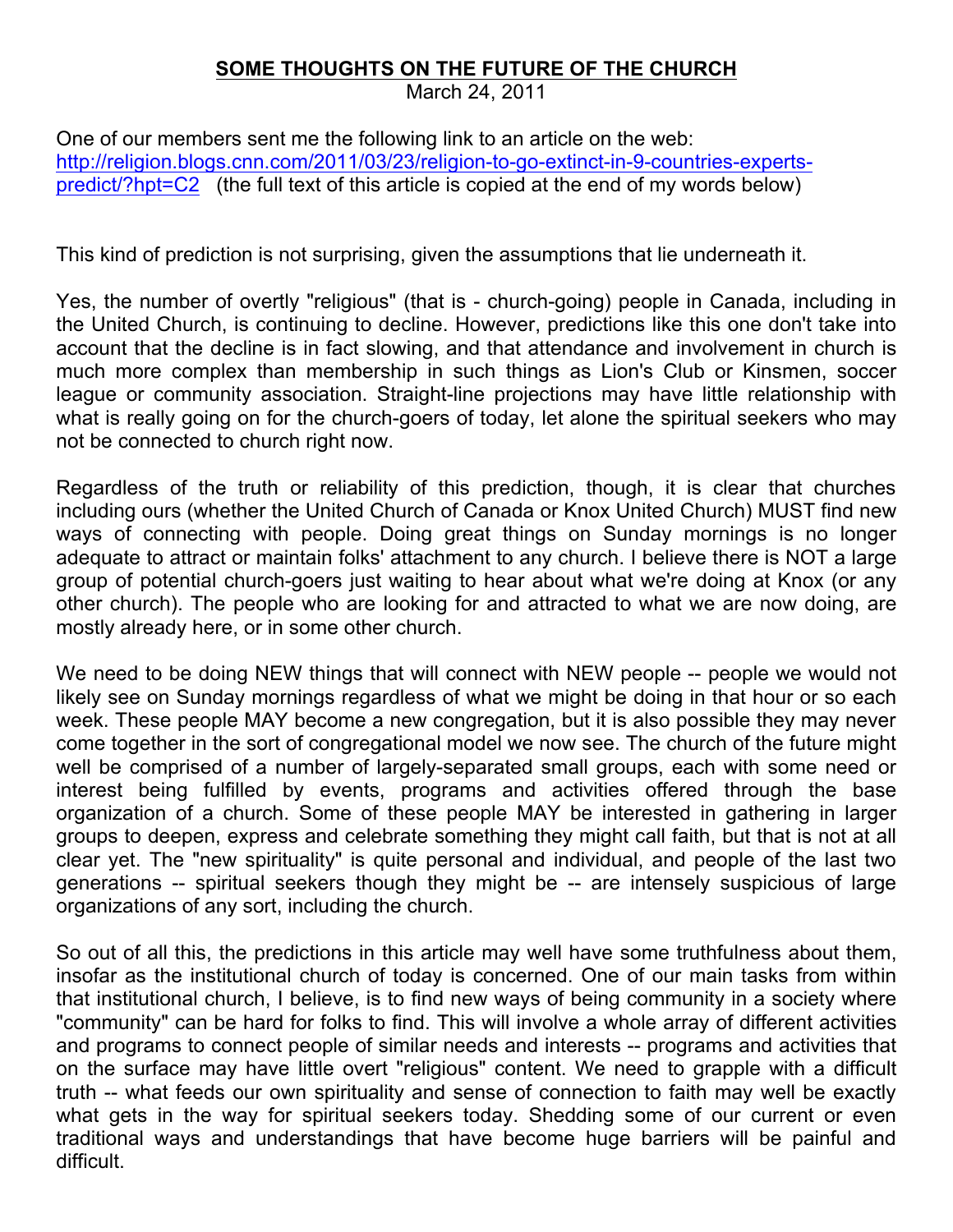Can those of us who are enmeshed in the church of today and all its features find our way to keep at least key parts of it healthy for ourselves and others like us, while also creating and supporting quite different new ways and connections that reach well outside our own experience? That, I believe, will be the real test of the future of "the church". If we can do that dual job, then the church as an organization and significant cultural player will continue, albeit with an increasingly different balance between 'old' and 'new' church. If we cannot stretch ourselves enough to do this, then the church will indeed disappear as a significant element in society, and only from outside the current church will things emerge that will scratch the itch of people's spirituality.

## **Original Article Text:**

## **Organized religion 'will be driven toward extinction' in 9 countries, experts predict** By **Richard Allen Greene**, CNN

from the CNN *Belief Blog*, March 23, 2011: http://religion.blogs.cnn.com/2011/03/23/religion-to-go-extinct-in-9-countries-expertspredict/?hpt=C2

Organized religion will all but vanish eventually from nine Western-style democracies, a team of mathematicians predict in a new paper based on census data stretching back 100 years.

It won't die out completely, but "religion will be driven toward extinction" in countries including Ireland, Canada, Australia, New Zealand and the Netherlands, they say.

It will also wither away in Austria, the Czech Republic, Finland and Switzerland, they anticipate.

They can't make a prediction about the United States because the U.S. census doesn't ask about religion, lead author Daniel Abrams told CNN.

But nine other countries provide enough data for detailed mathematical modeling, he said.

"If you look at the data, 'unaffiliated' is the fastest-growing group" in those countries, he said.

"We start with two big assumptions based on sociology," he explained.

The first is that it's more attractive to be part of the majority than the minority, so as religious affiliation declines, it becomes more popular not to be a churchgoer than to be one, he said what Abrams calls the majority effect.

"People are more likely to switch to groups with more members," he said.

Social networks can have a powerful influence, he said.

"Just a few connections to people who are (religiously) unaffiliated is enough to drive the effect," he said.

The other assumption underlying the prediction is that there are social, economic and political advantages to being unaffiliated with a religion in the countries where it's in decline - what Abrams calls the utility effect.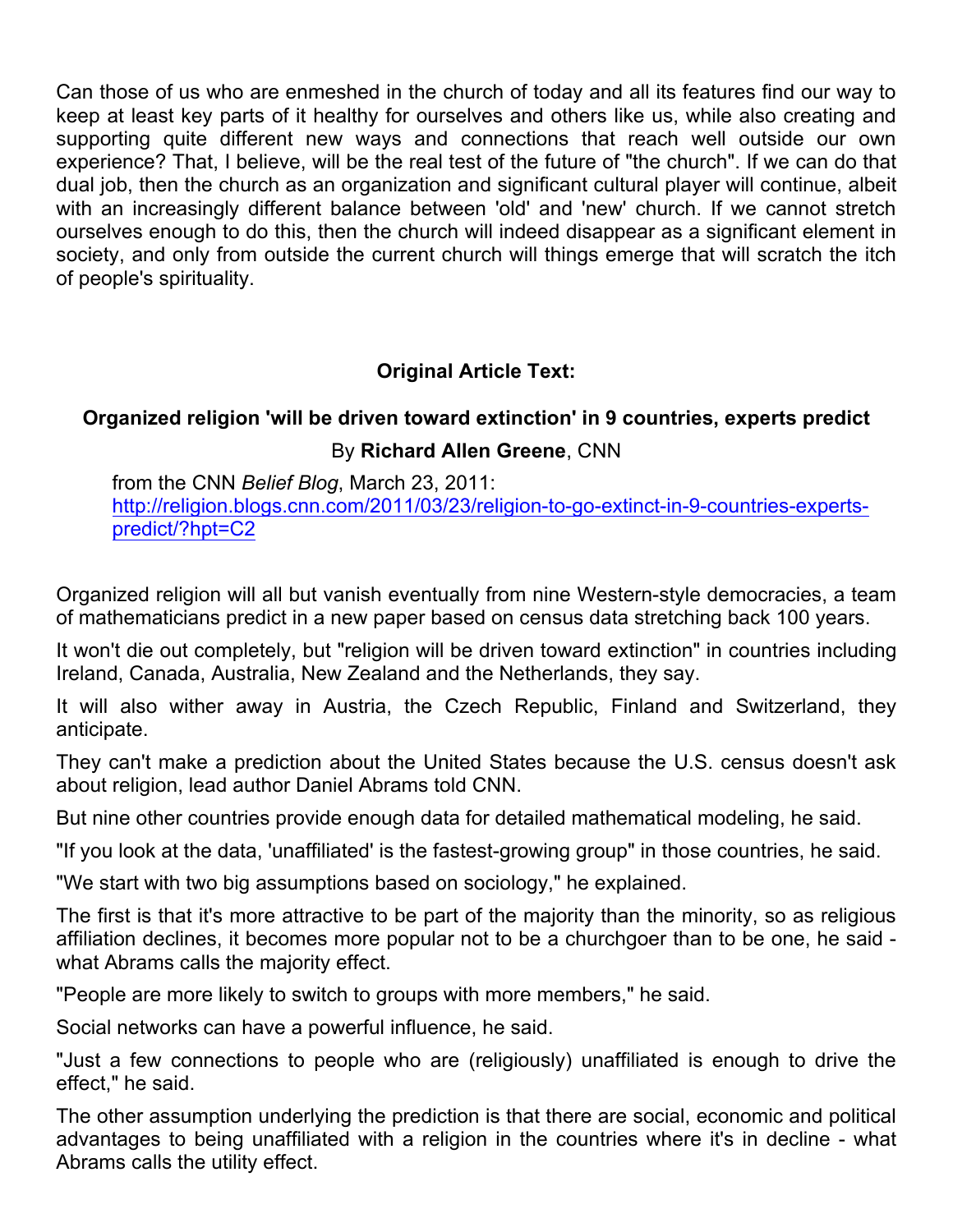"The utility of being unaffiliated seems to be higher than affiliated in Western democracies," he said.

Abrams and his co-authors are not passing any judgment on religion, he's quick to say they're just modeling a prediction based on trends.

"We're not trying to make any commentary about religion or whether people should be religious or not," he said.

"I became interested in this because I saw survey data results for the U.S. and was surprised by how large the unaffiliated group was," he said, referring to a number of studies done by universities and think tanks on trends in religion.

Studies suggest that "unaffiliated" is the fastest-growing religious group in the United States, with about 15% of the population falling into a category experts call the "nones."

They're not necessarily atheists or non-believers, experts say, just people who do not associate themselves with a particular religion or house of worship at the time of the survey.

Abrams had done an earlier study looking into the extinction of languages spoken by small numbers of people.

When he saw the religion data, his co-author "Richard Wiener suggested we try to apply a similar technique to religious affiliation," Abrams said.

The paper, by Abrams, Wiener and Haley A. Yaple, is called "A mathematical model of social group competition with application to the growth of religious non-affiliation." They presented it this week at the Dallas meeting of the American Physical Society.

Only the Czech Republic already has a majority of people who are unaffiliated with religion, but the Netherlands, for example, will go from about 40% unaffiliated today to more than 70% by 2050, they expect.

Even deeply Catholic Ireland will see religion die out, the model predicts.

"They've gone from 0.04% unaffiliated in 1961 to 4.2% in 2006, our most recent data point," Abrams says.

He admits that the increase in Muslim immigration to Europe may throw off the model, but he thinks the trend is robust enough to withstand some challenges.

"Netherlands data goes back to 1860," he pointed out. "Every single data that we were able to find shows that people are moving from the affiliated to unaffiliated. I can't imagine that will change, but that's personal opinion, not what the data shows."

But Barry Kosmin, a demographer of religion at Trinity College in Connecticut, is doubtful.

"Religion relies on human beings. They aren't rational or predictable according to the laws of physics. Religious fervor waxes and wanes in unpredictable ways," he said.

"The Jewish tradition that says prophecy is for fools and children is probably wise," he added.

And Abrams, Wiener and Yaple are not the first to predict the end of religion.

Peter Berger, a former president of the Society for the Scientific Study of Religion, once said that, "People will become so bored with what religious groups have to offer that they will look elsewhere."